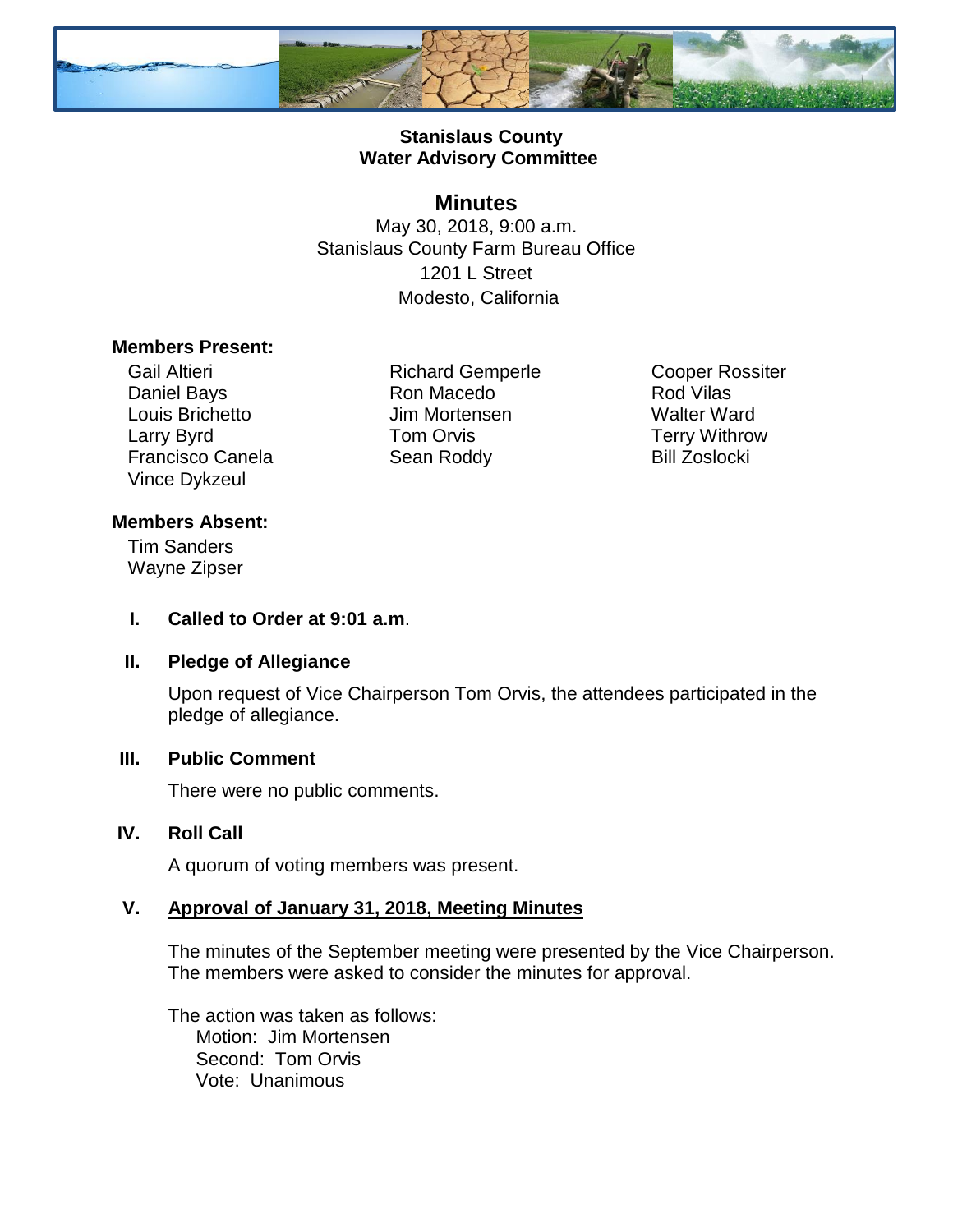## **VI. Stanislaus County Storm Water Resource Plan Update (Hawkeye Sheene, Woodard & Curran)**

Hawkeye Sheene, Project Manager with the consultant firm Woodard & Curran, provided an overview of the objectives, purpose and status of the Storm Water Resource Plan (SWRP) under development by Stanislaus County. The completion of the SWRP is a necessary step in identifying potential "shovelready" projects for all of the participating and contributing water agencies (irrigation districts and municipalities) in the study region. Such identified projects would then be potentially qualified to receive additional funding from the State for the purpose of construction. The project prioritization table can be found here:

<http://www.stancounty.com/er/groundwater/pdf/wac/swrp-prioritization-tables.pdf>

The entire presentation on the SWRP is located at this link:

[http://www.stancounty.com/er/groundwater/pdf/wac/swrp-meeting](http://www.stancounty.com/er/groundwater/pdf/wac/swrp-meeting-presentation.pdf)[presentation.pdf](http://www.stancounty.com/er/groundwater/pdf/wac/swrp-meeting-presentation.pdf)

## **VII. Don Pedro FERC Relicensing Status (Steve Boyd, Turlock Irrigation District)**

Steve Boyd with the Turlock Irrigation District provided an update regarding the relicensing of the New Don Pedro Project with the Federal Energy Regulatory Commission (FERC). The Turlock and Modesto irrigation districts have jointly filed the Amended Final License Application with FERC. All of the filings made by the two districts may be found on the FERC website. A summary of the Tuolumne River Management Plan, a combination of flow and non-flow measures on the river can be found here:

[http://www.stancounty.com/er/groundwater/pdf/wac/tuolumne-river-management](http://www.stancounty.com/er/groundwater/pdf/wac/tuolumne-river-management-)[plan.pdf](http://www.stancounty.com/er/groundwater/pdf/wac/tuolumne-river-management-)

#### **VIII. State Legislative Activities – Paul Yoder, Shaw/Yoder/Antwih, Inc.**

Paul Yoder was unable to attend and is now scheduled for the next WAC meeting on September 26, 2018. Mr. Yoder did provide a table of pending water legislation which may be found here:

*http://www.stancounty.com/er/groundwater/pdf/wac/2018-water-relatedlegislation.pdf*

## **IX. Update on Various Items of Concern (Walter Ward, Stanislaus County)**

a) Walt Ward provided and overview and status report of the 2018 Hydrologic Conditions & Water Supply Outlook; regional and local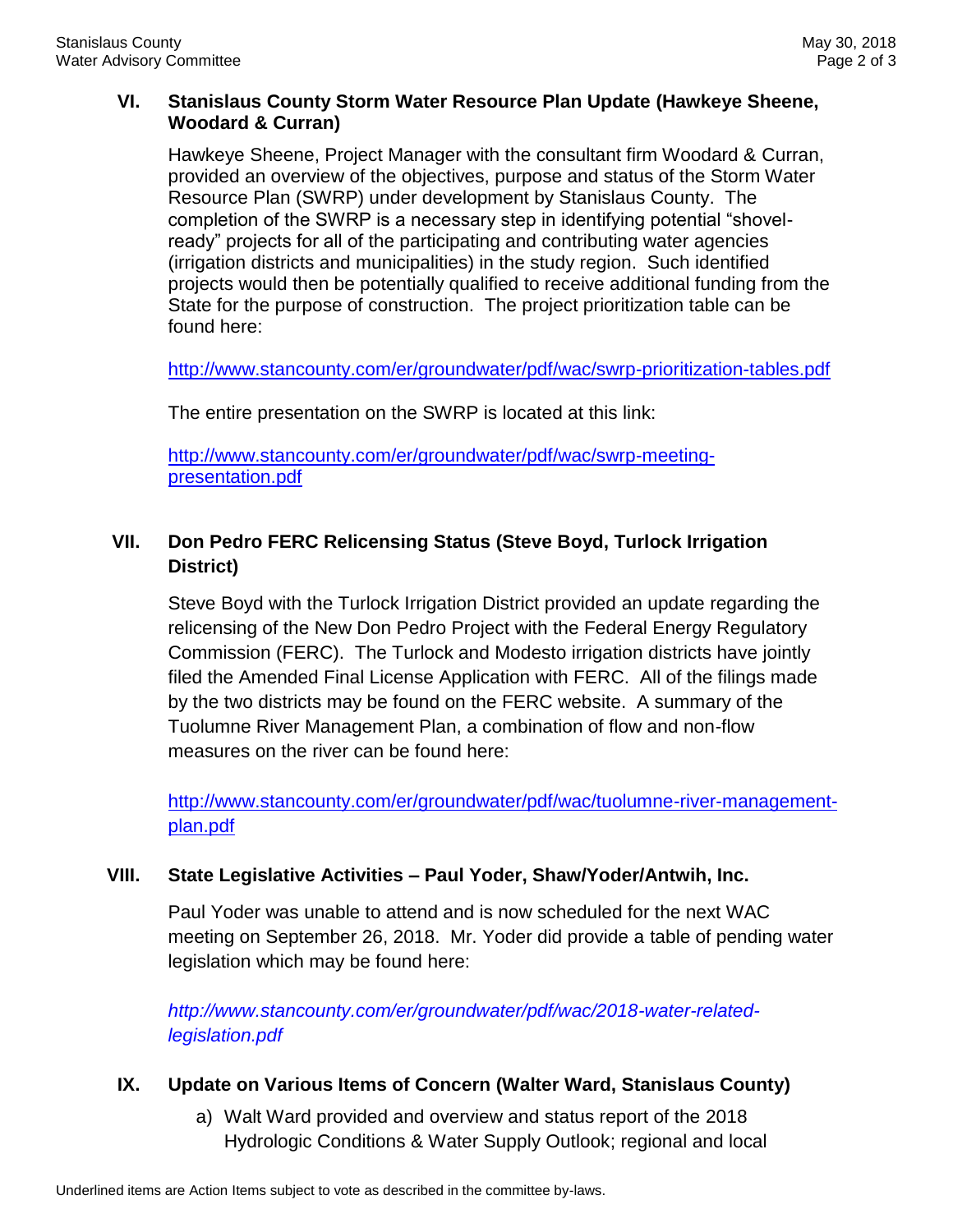compliance with the Sustainable Groundwater Management Act (SGMA); the Unimpaired Flow Proposal on the Stanislaus, Tuolumne and Merced rivers being proposed by the State Water Resources Control Board; and the Programmatic Environmental Impact Report pertaining to the Stanislaus County Groundwater Ordinance. The presentation materials my be found at this address:

[http://www.stancounty.com/er/groundwater/pdf/wac/hydrologic-conditions](http://www.stancounty.com/er/groundwater/pdf/wac/hydrologic-conditions-water-update.pdf)[water-update.pdf](http://www.stancounty.com/er/groundwater/pdf/wac/hydrologic-conditions-water-update.pdf)

## **X. Meeting adjourned at 11:07 a.m.**

#### **Scheduling of Next Meeting:**

Wednesday, September 26, 2018, at 9:00 a.m.\* Stanislaus County Farm Bureau 1201 L Street Modesto, California

\*Please allow 3 hours for the next meeting.

PREPARED BY: Anette Arias, Administrative Secretary